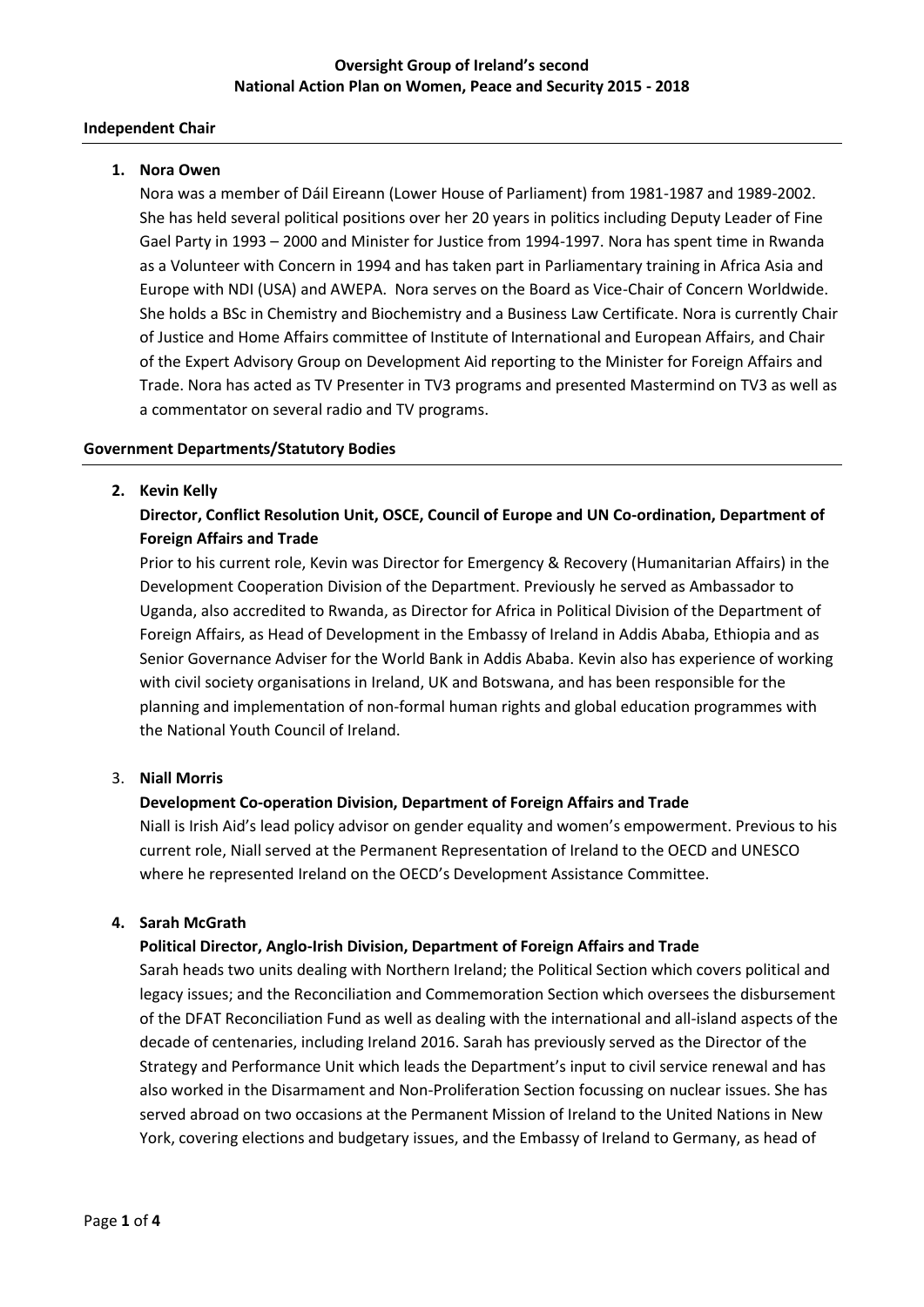the trade and cultural section.

# **5. Nicola Donnelly**

# **Cosc (National Office for the Prevention of Domestic, Sexual and Gender-based Violence, Department of Justice and Equality)**

Nicola works on the formulation and implementation of policy in relation to the Second National Strategy on Domestic, Sexual and Gender-based Violence. She had previously worked on the implementation of the First National Strategy and in the Security Division of the Department. Cosc is an executive office within the Department of Justice and Equality, established in June 2007. Its primary role is to co-ordinate a 'whole of Government' response to domestic and sexual violence.

# **6. Diane Nurse**

# **Social Inclusion Unit, Health Services Executive**

Diane is the National Lead for Social Inclusion in the Health Service Executive. This office holds a remit for health and care of vulnerable groups, including people with addiction issues, people who are experiencing homelessness, asylum seekers and refugees, Travellers and Roma, women experiencing violence and LGBT service users. She led on development and implementation of the HSE National Intercultural Health Strategy and represents the HSE on various Cross Departmental groups dealing with Asylum seeker issues, Refugee resettlement and Domestic, Sexual and Gender based violence.

# **7. Barry Lavin**

# **International Security and Defence Policy Branch, Department of Defence**

Barry works on the formulation and development of Defence inputs to Ireland's policy position in relation to the EU's Common Security and Defence Policy. Prior to this he had responsibility for the Conciliation & Arbitration Scheme for the Defence Forces Representative Associations and has previously worked in a number of other Departments, including the Department of Foreign Affairs and Trade, where he represented Ireland in Tanzania.

#### **8. Jayne Lawlor**

#### **Defence Forces**

Comdt. Jayne Lawlor was appointed by the Chief of Staff as the Defence Forces' first Gender, Equality and Diversity Officer, in 2012. She has served on Peacekeeping Missions in various appointments in UNIFIL, Lebanon, 2000 to 2001, in UNMIL, Liberia, 2004, in KFOR, Kosovo in 2006 and in ISAF, Afganistan in 2013.

#### 9. **Louise Synnott**

# **An Garda Síochána (National Police Service of Ireland)**

Supt. Louise Synnott joined An Garda Síochána in June, 1989. She was appointed to the rank of Sergeant in 2000 and Inspector in 2004 and was deployed in the office of Deputy Commissioner, Operations. In 2012 she was appointed to the rank of Superintendent and was allocated to Internal Affairs, under the Human Resources Directorate, with responsibility for Discipline, Complaints, Health & Safety, Compensation and the Overseas Office.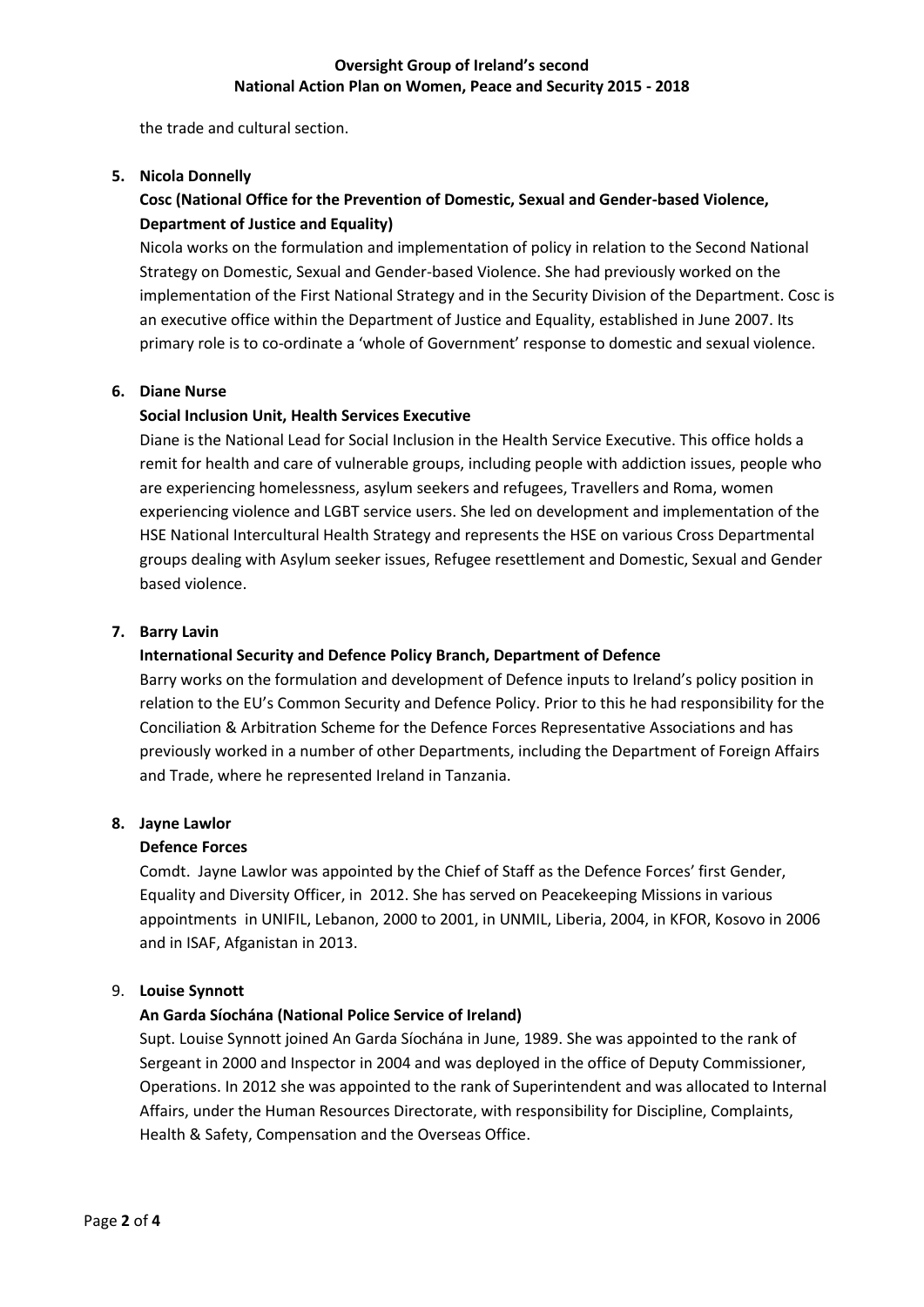# **Oversight Group of Ireland's second National Action Plan on Women, Peace and Security 2015 - 2018**

#### 10. **Émer Deane**

# **Permanent Representation of Ireland to the European Union**

Émer works as a Counsellor in Ireland's Permanent Representation to the EU in Brussels where she is responsible for Ireland's relations with the EU Institutions. She has held a number of roles within the Department of Foreign Affairs and Trade previously including Political Director of the Anglo-Irish Division, Consul General in San Francisco and Personnel Officer.

#### **Civil Society, Academia and Independent Experts**

# **11. Colm Byrne**

# **Oxfam Ireland**

Colm has worked with Civil Society Organisations both in Ireland and internationally and has been an active participant in the development and monitoring of Ireland's National Action Plans on Women, Peace and Security. He works as Humanitarian Manager with Oxfam in Ireland.

# **12. Anastasia Crickley**

# **Department of Applied Social Studies, Maynooth University**

Anastasia was Head of Department of Applied Social Studies, Maynooth University (2005-2015), where she led human rights and community development education and international initiatives in Africa and Asia. She is an elected member, and Vice-President, of the UN Committee on the Elimination of Racial Discrimination, Chairperson of the Liberia Solidarity Group, Pavee Point Traveller and Roma Centre and of the Community Workers' Co-operative. Previously, Anastasia was a member of the Council of Europe Advisory Committee for the Framework Convention on National Minorities and the OSCE Chairperson's Special Representative on Racism and Discrimination. She has been, and is, active in a number of initiatives to address discrimination and promote the human rights of women, including women from minorities globally.

#### **13. Jaqueline Healy**

# **National Women's Council of Ireland**

Jacqueline has worked as Women's Health and Human Rights Officer with the National Women's Council of Ireland since 2011. She co-ordinates their work on gender mainstreaming in health and violence against women including the Irish Observatory on Violence against Women. Jacqueline has over 15 years' experience working in human rights and community development, both in Ireland and overseas. She specialises in the areas of migration, racism and gender.

#### 14. **Rob Kevlihan**

# **Kimmage Development Studies Centre**

Dr. Rob Kevlihan is Executive Director of the Kimmage Development Studies Centre and Head of the International Development programme being run by Kimmage DSC at Maynooth University. He has over 15' years experience as a scholar and practitioner in fields related to conflict, development and humanitarian action and has worked in a number of different countries / regions overseas, including Sudan / South Sudan, Angola, West Africa (particularly Ghana, Niger, Burkina Faso and Chad), Central Asia (particularly Kazakhstan and Tajikistan) and Vietnam.